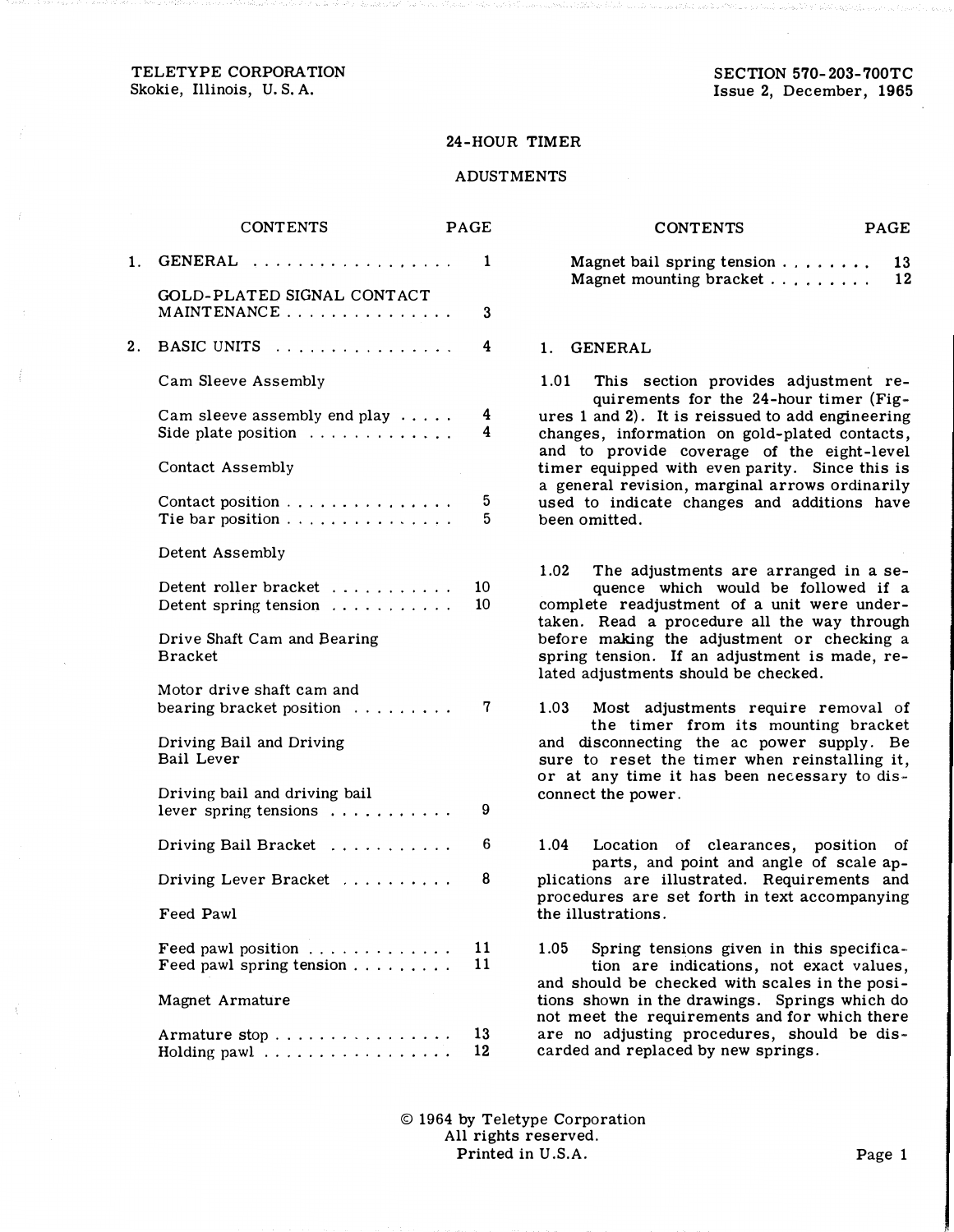# 2.03 Driving Bail Bracket

DRIVING BAIL BRACKET



 $SE$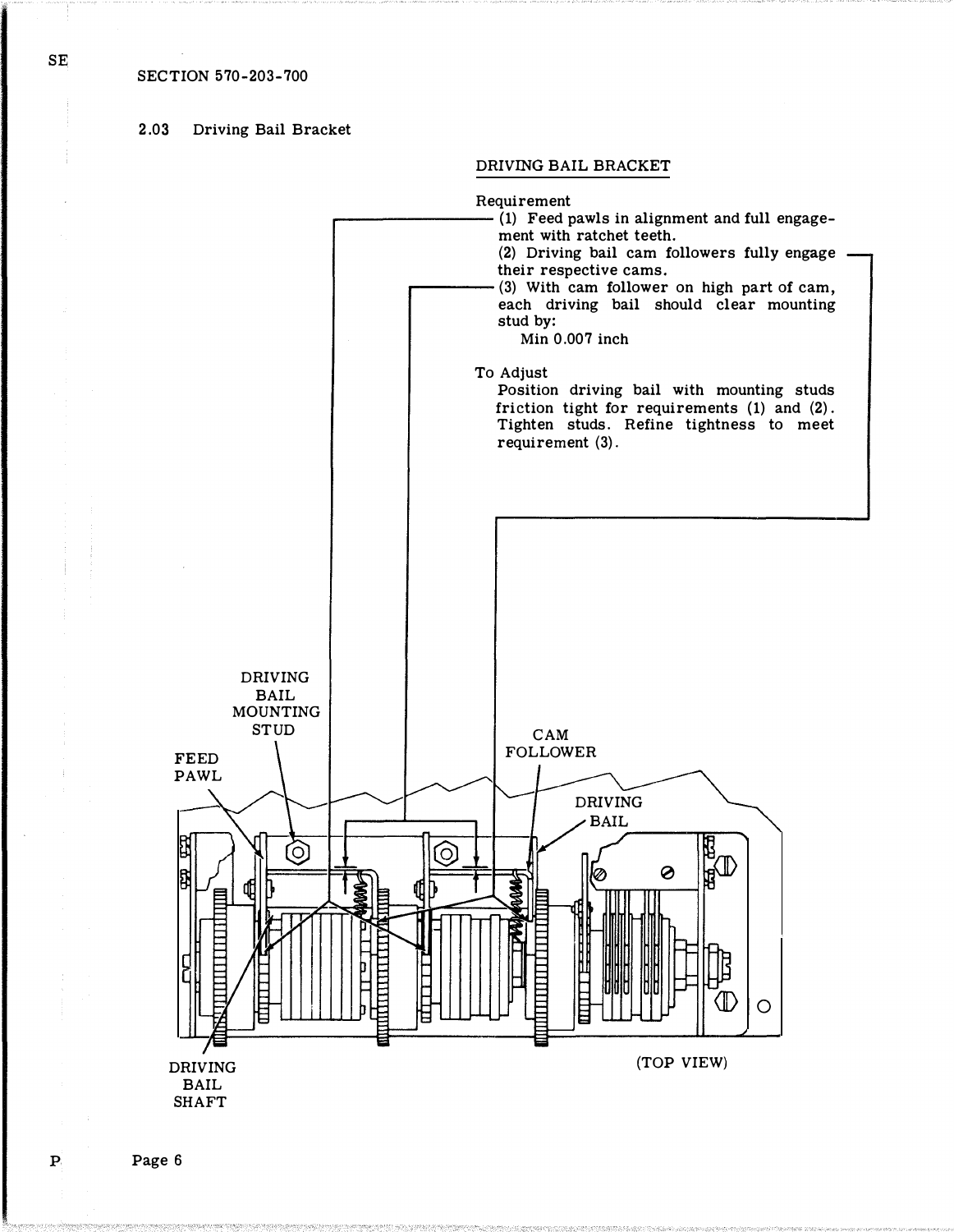## 2.04 Drive Shaft Cam and Bearing Bracket

MOTOR DRIVE SHAFT CAM AND BEARING BRACKET POSITION

#### Requirement

 $\epsilon$ 

 $\epsilon$ 

 $\big($ 

 $\big($ 

(

 $\big($ 

 $\big($ 

{1) Drive cam shaft should turn freely and pass through center of motor bracket clearance hole.

(2) When clearance in drive cam and shaft assembly is taken up in direction of least bearing engagement, shaft should turn freely and bearing area of shaft should fully engage bearing bracket.

To Adjust

.---

(1) Release driving lever spring. Remove motor. With two bearing bracket mounting screws friction tight and drive cam on its shaft, position bearing brackets to meet require ment (1). Gauge by eye. Tighten bearing bracket mounting screws .

(2) With drive cam set screw loosened and a 0.002 to 0.010 inch gap between drive shaft hub and bearing bracket on motor side, center drive cam between two bearing brackets. Gauge by eye. Tighten drive cam set screw.

## Motor Re-Installation

(1) Place coupling on motor shaft. Shaft end is flush with coupling face as gauged by eye. Tighten coupling set screw on flat of motor shaft.

(2) Engage fork of drive link with motor shaft coupling and drive cam shaft. Mount motor to motor mounting bracket. Drive cam shaft and motor shaft coupling should be concentric as gauged by eye. Tighten screws. Replace driving lever spring.

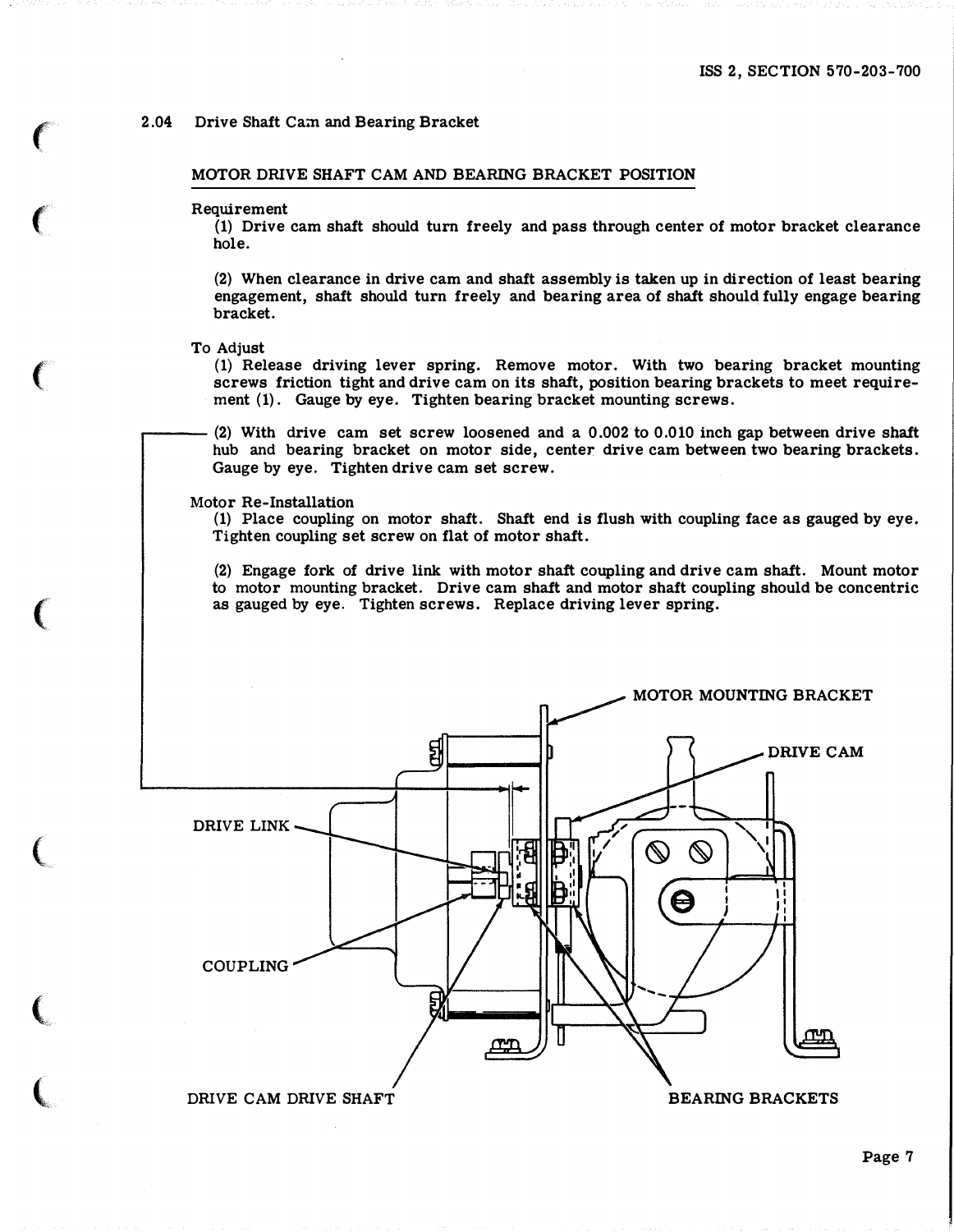## 2.05 Driving Lever Bracket

## DRIVING LEVER BRACKET



(1) With play in magnet eoil bracket taken up toward the left (as viewed from front of unit) there shall be approximately  $1/16$ . inch clearance between coil surface and adjacent bearing bracket keeping edge of foot on motor mounting bracket parallel to edge of base as gauged by eye.

(2) Feed pawl pushing face lined up with ratchet wheel.

(3) With shaft play taken up to a minimum, camming arm of driving lever fully engages motor shaft cam and clears motor mounting screw and bracket by

Min  $0.030$  inch  $-$ 

## To Adjust

r----

(1) With mounting screws loosened, position motor mounting bracket toward the right to meet requirement.

(2) Disconnect driving lever spring. With mounting screws friction tight, position bracket.

(3) Loosen motor shaft set screw to position cam, taking up shaft play to minimum. Tighten set screw to flat of motor shaft.





MOTOR MOUNTING BRACKET

> $\boldsymbol{\infty}$  $\mathcal{L}$

> > $\boldsymbol{\Theta}$

DRIVE CAM



I

(REAR VIEW)

�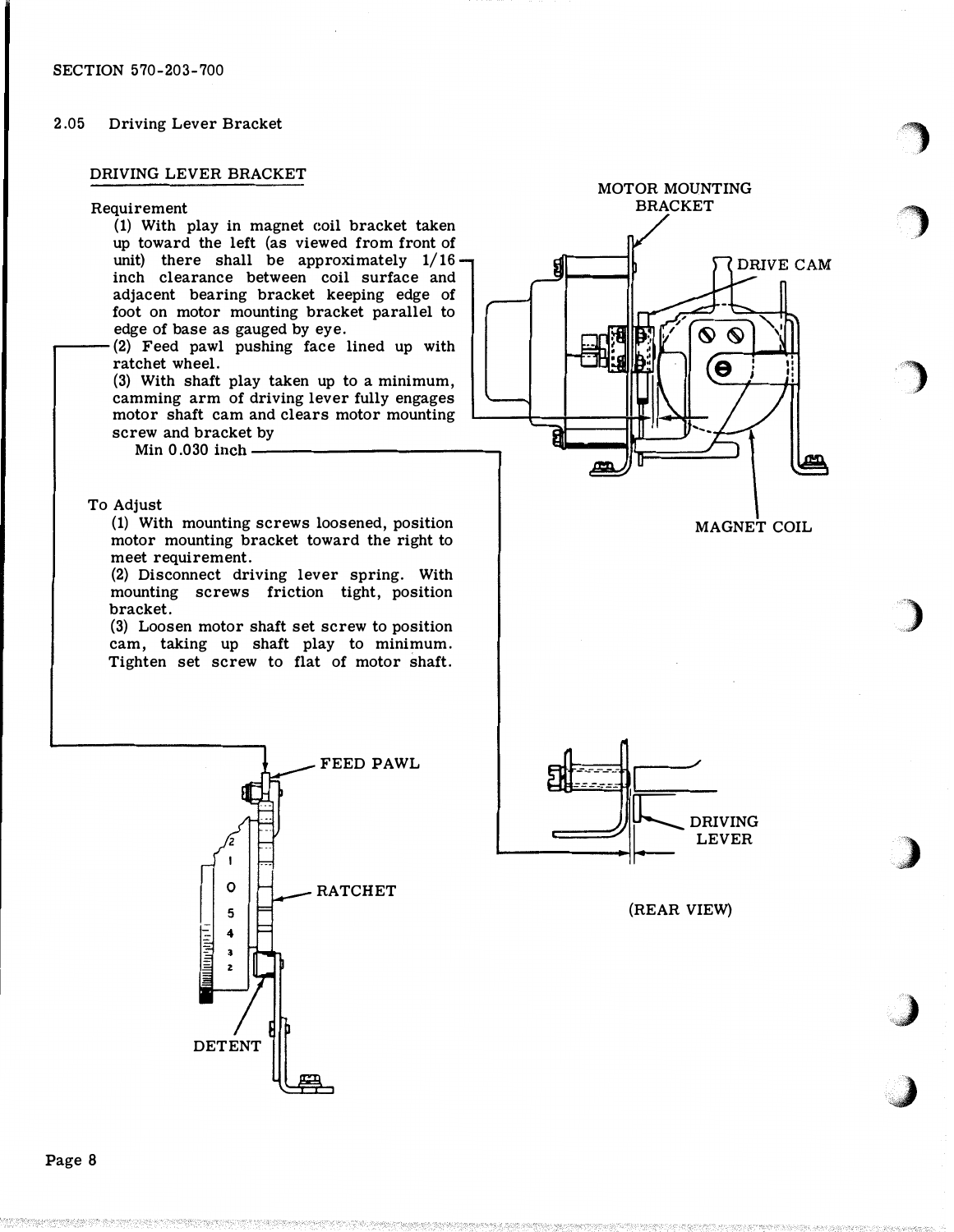#### 2.06 Driving Bail and Driving Bail Lever

## DRIVING BAIL AND DRIVING BAIL LEVER **SPRING TENSIONS**

Requirement Bail or lever cam follower on lowest part of cam.

|     | <b>HOUR</b><br><b>DRIVING</b><br>BAIL | <b>TENS OF</b><br><b>MINUTES</b><br><b>DRIVING</b><br>BAIL | <b>MINUTES</b><br><b>LEVER</b> |
|-----|---------------------------------------|------------------------------------------------------------|--------------------------------|
| Min | $12 \text{ ozs}$                      | $22 \text{ ozs}$                                           | $30 \text{ ozs}$               |
| Max | $16 \text{ ozs}$                      | $30\,\cos$                                                 | $40 \text{ ozs}$               |

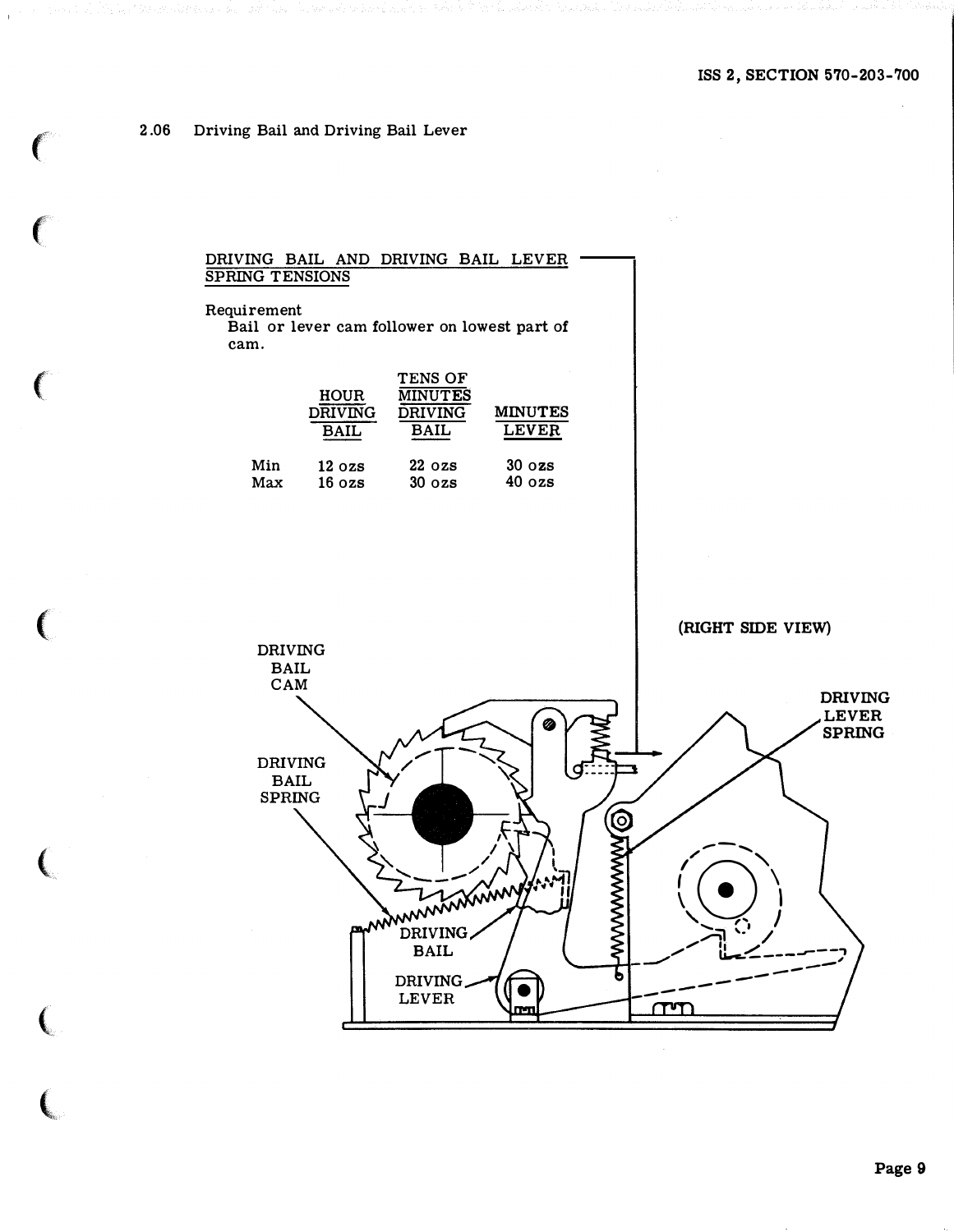SECTION 570-203-700

## 2.07 Detent Assembly

## DETENT ROLLER BRACKET



i)

0.)

/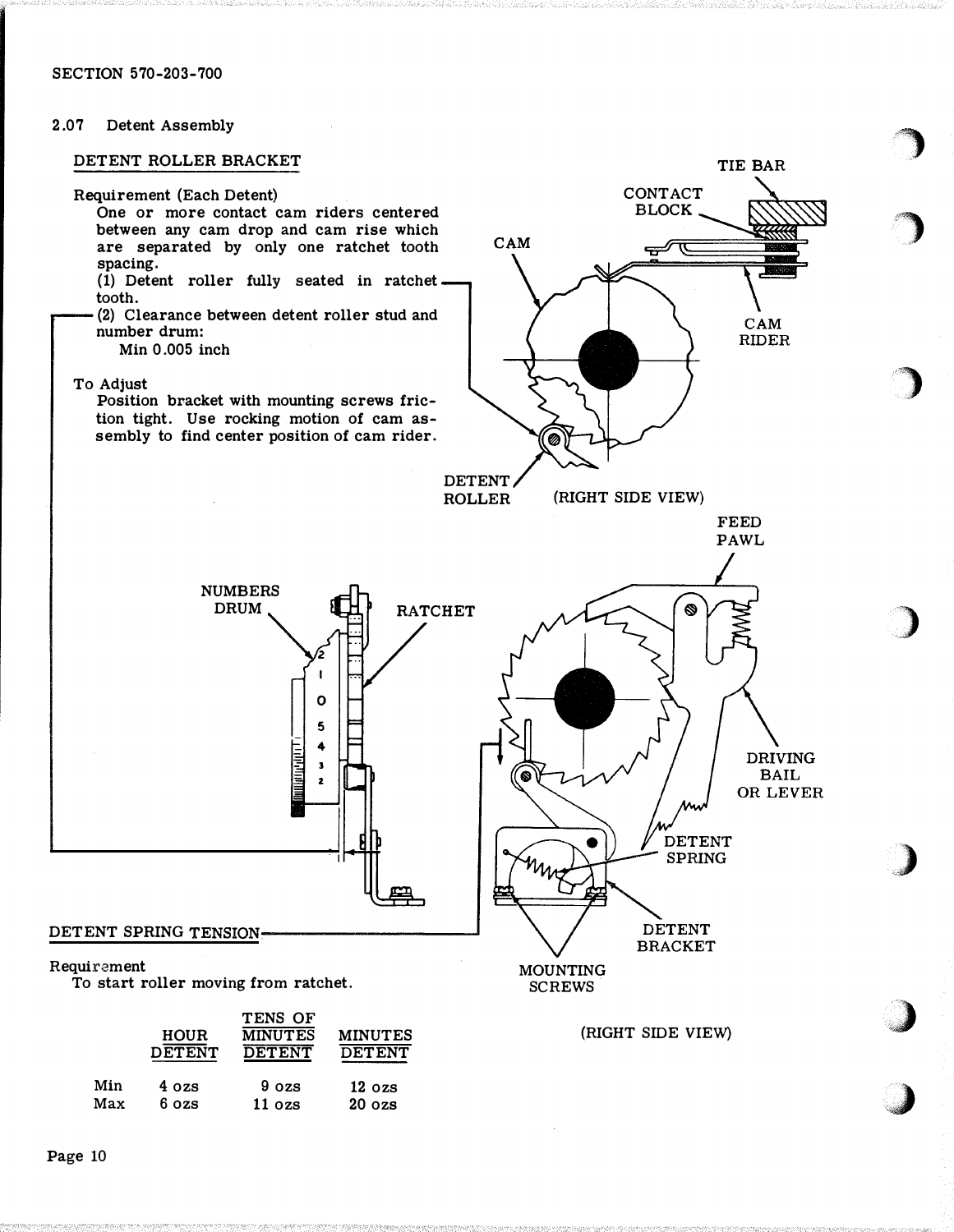## 2.08 Feed Pawl

## FEED PAWL POSITION

Requirement (Each Pawl)

Check each pawl with driving lever on low part of cam. (Energize motor to allow driving lever to reach low part of tenths cam. Set other two cams manually.) With detent held fully seated in ratchet tooth. adjust feed pawl to provide zero clearance between feed pawl pushing face and ratchet tooth face.

To Adjust

Position eccentric bushing with lock screw friction tight. High side of eccentric is toward base. Tighten lock screw.

To Check

For other positions (every 90 degrees) of ratchet wheel. permissible clearance between feed pawl and ratchet tooth should not exceed: Min 0.000 inch---Max  $\pm$ 0.005 inch\*

\*Negative clearance should be checked between detent roller and ratchet tooth.



CAUTION: TURN RATCHET WHEEL THROUGH ONE COMPLETE REVOLUTION TO ASSURE THAT FEED PAWL ADVANCES RATCHET WHEEL. FEED PAWL MUST DROP OFF RATCHET TOOTH WHEN FEED PAWL IS IN REARMOST POSITION. IF NECESSARY, REFINE DETENT ROLLER BRACKET AND FEED PAWL POSITION<br>ADJUSTMENTS.



FEED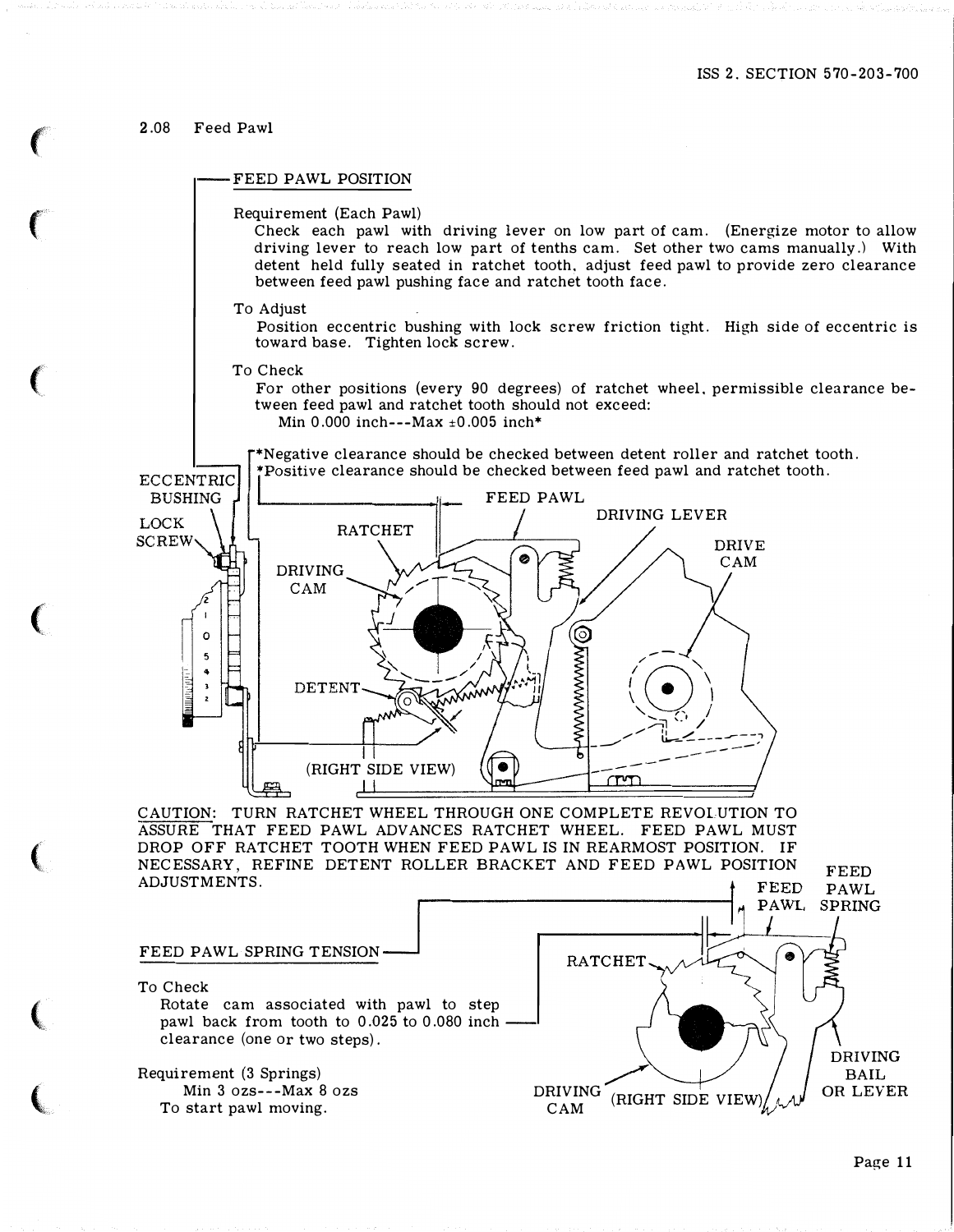# 2 .09 Magnet Armature



'")

,)

,)

.. )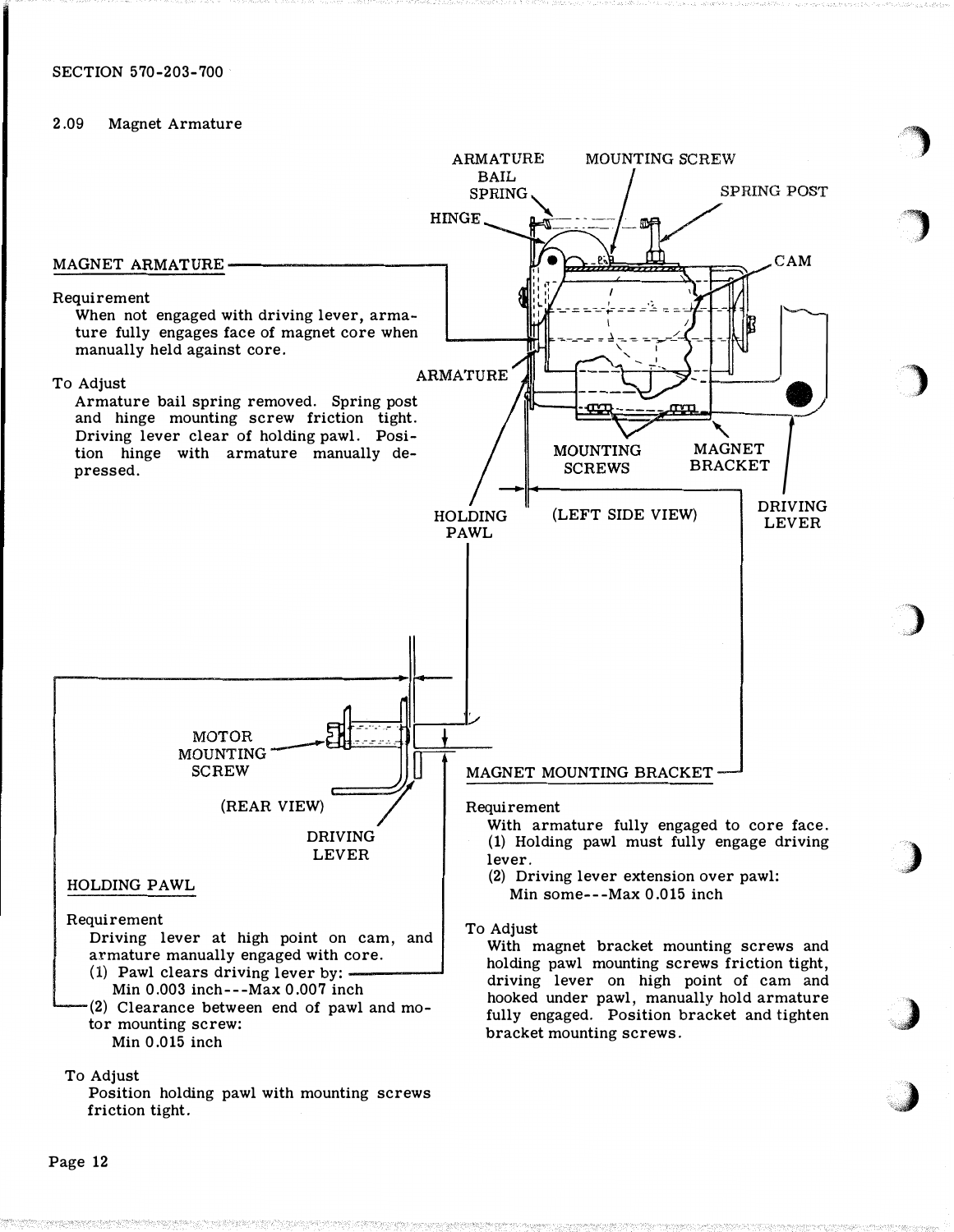## 2.10 Magnet Armature - Continued

 $\big($ 

 $\big($ 

 $\big($ 

 $\big($ 

(

 $\big($ 

l **''** 



Position driving lever so that it blocks pawl. With lock nut loosened, position stop screw to meet clearance requirement. Tighten lock nut against mounting bracket.